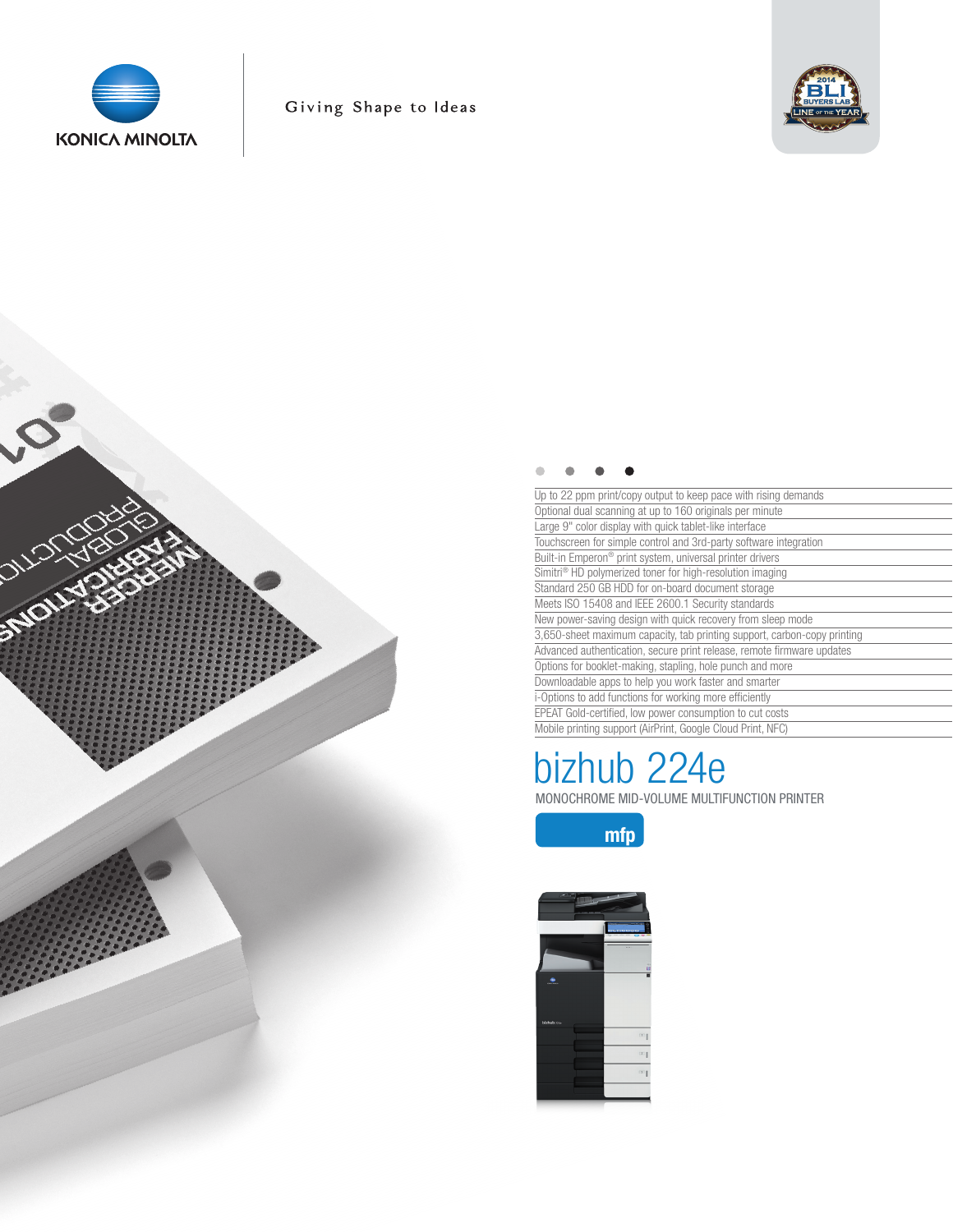

## bizhub 224e

As easy as a familiar tablet, the enhanced touch-and-swipe interface of the bizhub 224e helps make you more productive – with 22 ppm output in high-resolution B&W, optional single-pass dual scanning at up to 160 originals per minute, 3,650-sheet maximum paper capacity and low-cost, high-value performance.

### System Overview

| UYJWIII UYUI YIVY                        |                                                                                                                                                          |
|------------------------------------------|----------------------------------------------------------------------------------------------------------------------------------------------------------|
| <b>System memory</b>                     | 2,048 MB                                                                                                                                                 |
| <b>System hard disk</b>                  | 250 GB                                                                                                                                                   |
| Interface                                | 10-BASE-T/100-BASE-TX/1,000-BASE-T Ethernet, USB 2.0                                                                                                     |
| Network protocols                        | TCP/IP (IPv4/IPv6), SMB, LPD, IPP, SNMP, HTTP, HTTPS                                                                                                     |
| <b>Frame types</b>                       | Ethernet 802.2, Ethernet 802.3, Ethernet II, Ethernet SNAP                                                                                               |
| Dual scan document                       | Up to 100 originals / 5.5" x 8.5" to 11" x 17" / 35-163 gsm                                                                                              |
| feeder (optional)                        | Reversing automatic document feeder or dual scan document<br>feeder available                                                                            |
| Printable paper size                     | Scanning/Copying: up to 11" x 17"<br>Printing: up to 11" x 17" full bleed on 12" x 18" paper<br>Custom paper sizes<br>Banner paper max.: 11.75" x 47.25" |
| Printable paper weight                   | 52-300 gsm                                                                                                                                               |
| Paper input capacity                     | Standard: 1,150 sheets / Max.: 3,650 sheets                                                                                                              |
| Tray 1                                   | 500 sheets / 5.5" x 8.5" to 11" x 17" / 52-256 gsm                                                                                                       |
| Tray 2                                   | 500 sheets / 5.5" x 8.5" to 12" x 18" / 52-256 gsm                                                                                                       |
| Tray 3 (optional)                        | 500 sheets / 5.5" x 8.5" to 11" x 17" / 52-256 gsm                                                                                                       |
| Tray 4 (optional)                        | 2 x 500 sheets / 5.5" x 8.5" to 8.5" x 11" / 52-256 gsm                                                                                                  |
| Large capacity tray<br>PC-410 (optional) | 2,500 sheets / 8.5" x 11" / 52-256 gsm                                                                                                                   |
| <b>Manual bypass</b>                     | 150 sheets / 4" x 6" to 12" x 18" / custom paper sizes / 50-300 qsm                                                                                      |
| <b>Automatic duplexing</b>               | 5.5" x 8.5" to 12" x 18" / 52-256 gsm                                                                                                                    |
| <b>Finishing modes</b>                   | Offset, group, sort, punch, half-fold, tri-fold, booklet                                                                                                 |
| <b>Output capacity</b>                   | Max. with finisher: 3.300 sheets<br>Max. without finisher: 250 sheets                                                                                    |
| <b>Stapling (optional)</b>               | <b>Max.:</b> 50 sheets or 48 sheets $+1$ cover sheet (up to 209 gsm)                                                                                     |
| <b>Stapling output</b><br>capacity       | <b>Max.: 1.000 sheets</b>                                                                                                                                |
| Tri-fold                                 | Up to 3 sheets                                                                                                                                           |
| Tri-fold capacity                        | Max.: 30 sheets (tray)                                                                                                                                   |
| <b>Booklet</b>                           | <b>Max.:</b> 20 sheets or 19 sheets $+$ 1 cover sheet (up to 209 gsm)                                                                                    |
| <b>Booklet output</b>                    | Max.: 100 sheets (tray)                                                                                                                                  |
| capacity                                 |                                                                                                                                                          |
| Copy/print volume                        | Max.: $100,000$ pages/month <sup>1</sup>                                                                                                                 |
| <b>Toner lifetime</b>                    | 24.000 pages                                                                                                                                             |
| <b>Imaging unit lifetime</b>             | 70,000 pages / 590,000 pages (Drum / Developer)                                                                                                          |
| Power consumption                        | 120 V / 50/60 Hz, less than 1.5 kW (system)                                                                                                              |
| <b>System dimensions</b>                 | 24.2" x 27" x 36.3" (W x D x H)                                                                                                                          |
| <b>System weight</b>                     | Approx, 168.7 lb                                                                                                                                         |

#### Copier Specifications

| <b>Copying process</b>   | Electrostatic laser copy, tandem, indirect                                                                                                    |
|--------------------------|-----------------------------------------------------------------------------------------------------------------------------------------------|
| <b>Toner system</b>      | Simitri <sup>®</sup> HD Polymerized Toner                                                                                                     |
| Print speed (8.5" x 11") | Up to 22 ppm (Portrait)                                                                                                                       |
| Print speed (11" x 17")  | Up to 14 ppm                                                                                                                                  |
| Autoduplex speed         | Up to 22 ppm (Portrait)                                                                                                                       |
| $(8.5" \times 11")$      |                                                                                                                                               |
| 1st copy out time        | $6.9$ sec.                                                                                                                                    |
| Warm-up time             | Approx. 20 sec. <sup>2</sup>                                                                                                                  |
| <b>Copy resolution</b>   | 600 x 600 dpi                                                                                                                                 |
| Gradations               | 256 gradations                                                                                                                                |
| Multi-copy               | 1-9.999                                                                                                                                       |
| <b>Original format</b>   | Up to 11" x 17"                                                                                                                               |
| <b>Magnification</b>     | 25-400% in 0.1% steps, auto zooming                                                                                                           |
| <b>Copy functions</b>    | Electronic sorting, multi-job, adjustments (contrast, sharpness, image                                                                        |
|                          | density), proof copy, interrupt mode, color mode, separate scan,<br>sort/group, combination, original selection, ID card copy, 2-in-1, 4-in-1 |
|                          |                                                                                                                                               |

### Printer Specifications

| <b>Print resolution</b>  | 1,800 x 600 dpi, 1,200 x 1,200 dpi                                                                                                                                                                        |
|--------------------------|-----------------------------------------------------------------------------------------------------------------------------------------------------------------------------------------------------------|
| <b>PDL</b>               | PCL6 (XL 3.0), PCL5c, PostScript 3 (ver. 3016), XPS                                                                                                                                                       |
| <b>Operating systems</b> | Windows (x32/x64): XP / Vista / 7 / 8<br>Windows Server (x32/x64): 2003 / 2008 / 2008 R23 / 20123<br>Macintosh OS X 10.2.8 or later<br>UNIX / Linux / Citrix                                              |
| <b>Printer fonts</b>     | 80 PCL Latin, 137 PostScript 3                                                                                                                                                                            |
| <b>Print functions</b>   | Direct Print of PCL, PS, TIFF, XPS, PDF, encrypted PDF files and<br>OOXML (DOCX, XLSX, PPTX), mixmedia and mixplex, "Easy Set" job<br>programming, overlay, watermark, copy protection, carbon copy print |

#### Scanner Specifications

| Scan speed               | B&W / Color: up to 160 ipm with optional DF-701                                                                                                                                                     |
|--------------------------|-----------------------------------------------------------------------------------------------------------------------------------------------------------------------------------------------------|
| <b>Scan resolution</b>   | Max.: 600 x 600 dpi                                                                                                                                                                                 |
| <b>Scan modes</b>        | Scan-to-Email, Scan-to-SMB, Scan-to-FTP, Scan-to-Box, Scan-to-USB,<br>Scan-to-WebDAV, Scan-to-DPWS, Network TWAIN scan                                                                              |
| <b>File formats</b>      | JPEG, TIFF, PDF, PDF/A 1a and 1b (optional), compact PDF, encrypted<br>PDF and searchable PDF (optional), XPS, compact XPS, PPTX and<br>searchable PPTX (optional), searchable DOCX/XLSX (optional) |
| <b>Scan destinations</b> | 2,100 (shared with fax), LDAP support                                                                                                                                                               |
| <b>Scan functions</b>    | Annotation (text/time/date) for PDF, up to 400 job programs,<br>realtime scan preview                                                                                                               |

#### Fax Specifications

| Fax                 | Super G3 (optional)                                                                                           |
|---------------------|---------------------------------------------------------------------------------------------------------------|
| <b>Transmission</b> | Analog, i-Fax, Color i-Fax, IP-fax                                                                            |
| <b>Resolution</b>   | Max.: 600 x 600 dpi (ultra-fine)                                                                              |
| Compression         | MH, MR, MMR, JBIG                                                                                             |
| Modem               | Up to 33.6 Kbps                                                                                               |
| <b>Destinations</b> | $2,100$ (single $+$ group)                                                                                    |
| <b>Functions</b>    | Polling, time shift, PC-fax, receipt to confidential box, receipt to<br>Email/FTP/SMB, up to 400 job programs |

#### User Box Specifications

| <b>Storable documents</b>     | Max.: 3,000 documents or 10,000 pages                             |
|-------------------------------|-------------------------------------------------------------------|
| Type of user boxes            | Public                                                            |
|                               | Personal (with password or authentication)                        |
|                               | Group (with authentication)                                       |
| <b>Type of system boxes</b>   | Secure print, encrypted PDF, fax receipt, fax polling, annotation |
| <b>User box functionality</b> | Reprint, combination, download, sending (Email/FTP/SMB and fax),  |
|                               | copy box-to-box                                                   |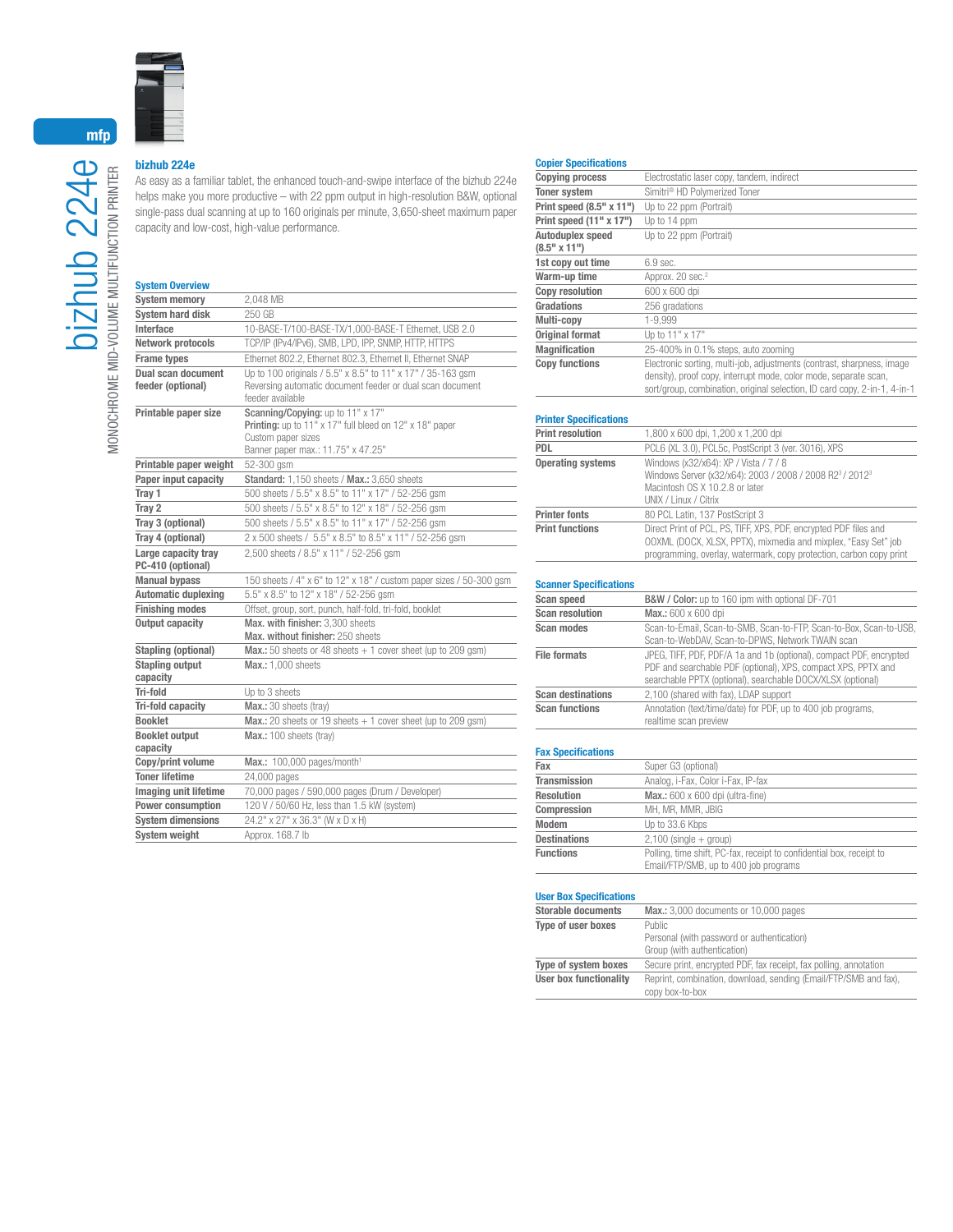#### System Features

| <b>Security</b>   | ISO 15408 FAI                                           |
|-------------------|---------------------------------------------------------|
|                   | IFFF 2600.1                                             |
|                   | IP filtering and port blocking                          |
|                   | SSL2, SSL3 and TSL1.0 network communication             |
|                   | IPsec support                                           |
|                   | IEEE 802.1x support                                     |
|                   | User authentication                                     |
|                   | Authentication log                                      |
|                   | Secure print                                            |
|                   | Hard disk overwrite (8 standard types)                  |
|                   | Hard disk data encryption (AES 128)                     |
|                   | Memory data auto deletion                               |
|                   | Confidential fax receipt,                               |
|                   | Print user data encryption                              |
|                   | Copy protection (Copy Guard, Password Copy) optional    |
| <b>Accounting</b> | Up to 1,000 user accounts                               |
|                   | Active Directory support                                |
|                   | (user name + password + Email + SMB folder)             |
|                   | User function access definition                         |
|                   | Optional Biometric authentication (finger vein scanner) |
|                   | Optional ID card authentication (ID card reader)        |
| Software          | PageScope Net Care Device Manager                       |
|                   | PageScope Data Administrator                            |
|                   | PageScope Box Operator                                  |
|                   | PageScope Direct Print                                  |
|                   | Print Status Notifier                                   |
|                   | Driver Packaging Utility                                |
|                   | Log Management Utility                                  |

Log Management Utility<br>
"Maximum monthly duty cycle describes the maximum number of pages a device can output on a monthly basis.<br>
This specification is a guideline intended to offer a comparison of durability as it relate

| <b>Components and Options</b>    |                                                                     |
|----------------------------------|---------------------------------------------------------------------|
| <b>AU-102 Biometric</b>          | Finger vein scanner                                                 |
| authentication                   |                                                                     |
| EK-606 USB I/F kit               | USB keyboard connection                                             |
| EK-607 USB I/F kit               | USB keyboard connection, Bluetooth                                  |
| DF-624                           | Reversing automatic document feeder, capacity 100 originals         |
| <b>Document feeder</b>           |                                                                     |
| DF-701                           | Dual scan automatic document feeder, capacity 100 originals         |
| <b>Document feeder</b>           |                                                                     |
| DK-510 Copier desk               | Provides storage space for print media and other materials          |
| FK-508 Fax board                 | Super G3 fax, digital fax functionality, lines 3 & 4 support        |
| FK-511 Fax board                 | Super G3 fax, digital fax functionality                             |
| FS-533 Staple finisher           | 50-sheet stapling, 500 sheets max. output                           |
| FS-534 Staple finisher           | 50-sheet stapling, 3,300 sheets max. output                         |
| $FS-534 + SD-511$                | 50-sheet staple finisher, 20-sheet booklet finisher,                |
| <b>Booklet finisher</b>          | 3,300 sheets max. output                                            |
| <b>ID card reader</b>            | Various ID card technologies                                        |
| JS-506 Job separator             | Separation for fax output, etc.                                     |
| KH-102<br><b>Keyboard holder</b> | To place USB keyboard                                               |
| KP-101 10-Key pad                | For use instead of touchscreen                                      |
| LK-101 v3                        | Web browser                                                         |
| Web browser                      |                                                                     |
| LK-102 v3                        | PDF/A, PDF encryption, digital signature                            |
| <b>PDF</b> enhancements          |                                                                     |
| LK-104 v3                        | Provides voice guidance functions                                   |
| Voice guidance                   |                                                                     |
| LK-105 v3                        | Searchable PDF                                                      |
| <b>OCR text recognition</b>      |                                                                     |
| LK-106                           | Supports native barcode printing                                    |
| <b>Barcode fonts</b>             |                                                                     |
| LK-107                           | Supports native Unicode printing                                    |
| <b>Unicode fonts</b><br>LK-108   |                                                                     |
| <b>OCR A and B fonts</b>         | Supports native OCR A and B font printing                           |
| <b>LK-110 Enhanced</b>           | Generates various file formats incl. DOCX, XLSX and combines        |
| image support                    | LK-102 (encrypted PDF) + LK-105 (searchable PDF/OCR functionality)  |
| LK-111                           | Print data compression for reduced network impact                   |
| ThinPrint <sup>®</sup> Client    |                                                                     |
| MK-728 Mount kit                 | Installation kit for FK-508 fax board                               |
| MK-735 Mount kit                 | Installation kit for ID card reader                                 |
| <b>0C-511 Original cover</b>     | Cover instead of auto document feeder                               |
| PC-110                           | 5.5" x 8.5" to 11" x 17", 500 sheets, 52-256 gsm                    |
| Universal tray (x1)              |                                                                     |
| PC-210                           | 5.5" x 8.5" to 11" x 17", 2 x 500 sheets, 52-256 gsm                |
| Universal tray (x2)              |                                                                     |
| PC-410                           | 8.5" x 11", 2,500 sheets, 52-256 gsm                                |
| Large capacity tray              |                                                                     |
| PK-519 Punch kit                 | 2/3-hole punching, autoswitching                                    |
| for FS-533<br>PK-520 Punch kit   |                                                                     |
| for FS-534                       | 2/3-hole punching, autoswitching                                    |
| <b>SC-508 Security kit</b>       | Copy Guard function (2x required when optional DF-701 is installed) |
| <b>UK-204</b>                    | Memory extension for i-Options                                      |
| i-Option memory                  |                                                                     |
| <b>UK-208 Wireless LAN</b>       | Wireless LAN to network connector                                   |
| UK-209 DS board for              | bizhub RA when machine is equipped with DF-624                      |
| bizhub RA                        |                                                                     |
| WT-506 Working table             | Authentication device placement                                     |